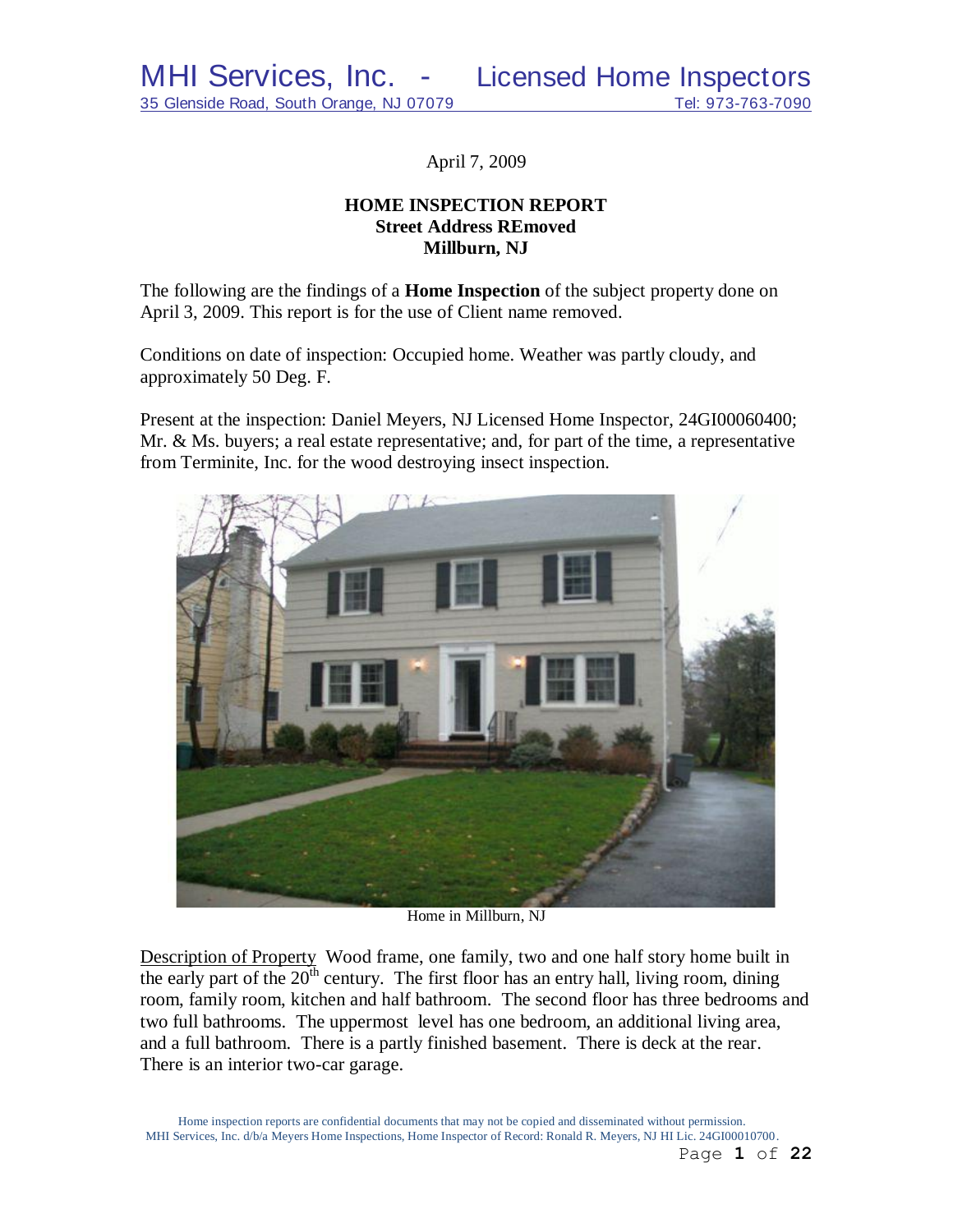# EXTERIOR ASPECTS OF THE PROPERTY

Exterior Soil Grading and Drainage

Soil Grade & Clearance to Wood Elements of the Home: Front: Adequate. Back: Adequate. Left: Adequate. Right: Adequate.

Drainage Conditions:

o **Adverse, due to lack of maintenance to the roof drain system.** 

*If present, inadequate soil clearance to wood frame structure or adverse soil grading can result in damage to the wood frame structure and masonry foundation due to chronic wet conditions.*

**Recommendations:**

**See Roof Drainage System section.**  $\bullet$ 

Landscaping, Retaining Walls and/or Fences

o **Overgrown vegetation is close to or in contact with the sides of the house in some areas.**

**Recommendations:**

**Have trees, shrubs and plants trimmed back or removed do they are no longer in contact with the home.**

Driveway & Paths

Driveway Type: Asphalt. Driveway Condition: Currently functional. Path Type: Concrete. Path Condition: Functional. Sidewalk Type: Concrete. Sidewalk Condition: Functional.

#### Deck

Type: Wood Location: Rear Elevation above grade level (approximate): 4 ft. Structure Condition: Functional. Surface Condition: Some wear, but currently functional. Railing Condition: **The railing has no corner posts, only doubled up balusters. This is a less secure method of railing construction.**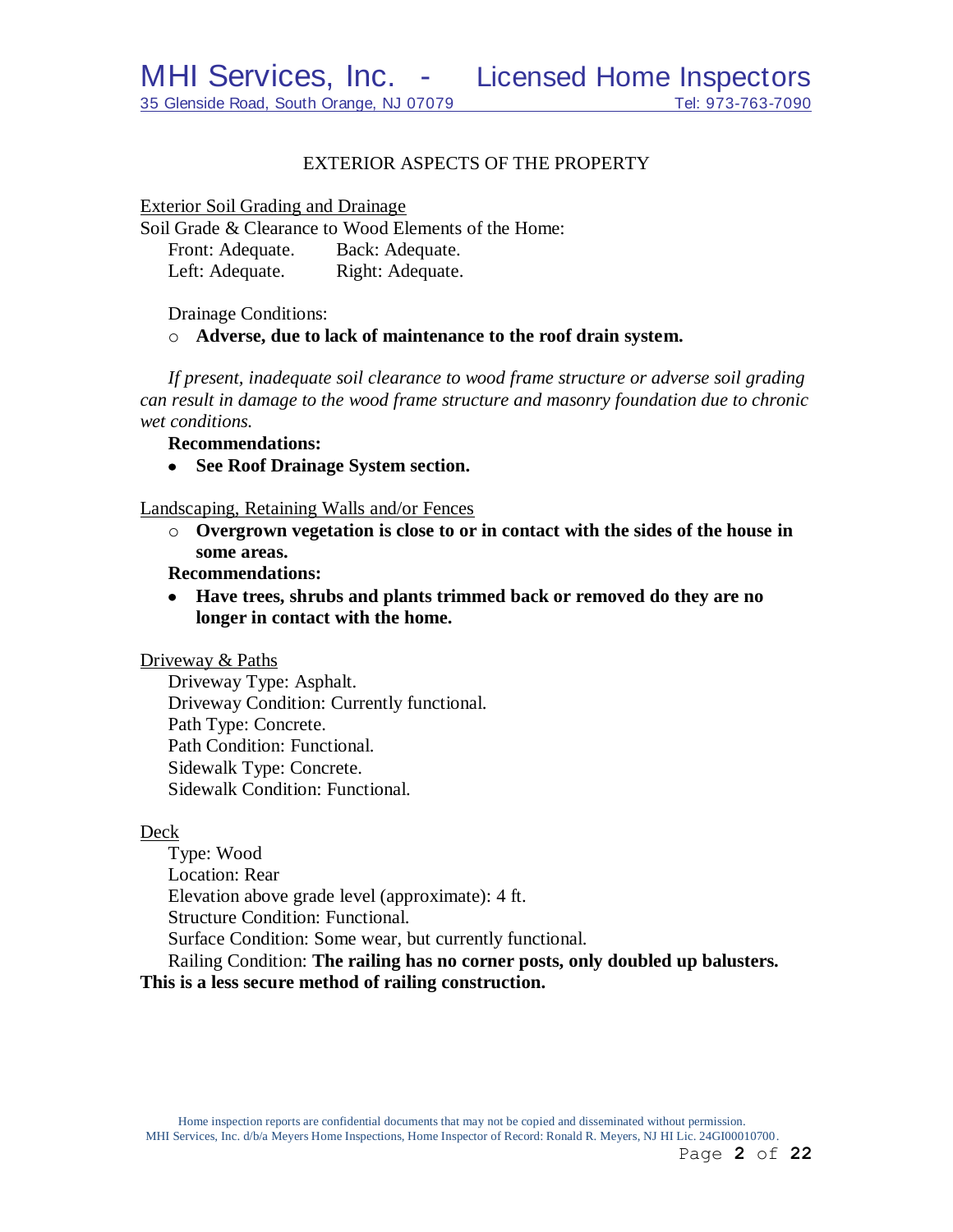

Doubled balusters instead of corner railing posts

Stairs Condition: Some wear, but currently functional.

# **Recommendations:**

**Have a qualified contractor familiar with modern deck construction requirements further evaluate the railing, and reinforce as necessary to ensure a long term safe condition.**

## Patio

Type: Pavers Location: Rear Condition: Functional

# Description & Condition of Entrances

Front Door: Wood, in functional condition. Front Entry Area: Masonry steps. **Some wear is present on the steps.** Back Door: Wood and glass, in functional condition. Back Entry Area: The rear deck. **See Deck section. Recommendations:**

- **Have a mason repair / maintain front entry steps as necessary.**
- $\bullet$ **See Deck section.**

# Exterior Facades

| Front, Type: Brick and wood shingle siding. | Condition: Functional. |
|---------------------------------------------|------------------------|
| Rear, Type: Wood shingle siding.            | Condition: Functional. |
| Left, Type: Wood shingle siding.            | Condition: Functional. |
| Right, Type: Wood shingle siding.           | Condition: Functional. |
| Trim, Type: Wood.                           |                        |
| $\sim$ 11.1.1                               |                        |

Condition:

- o Functional in most areas.
- o **Some wood trim at the right rear corner is soft and water damaged.**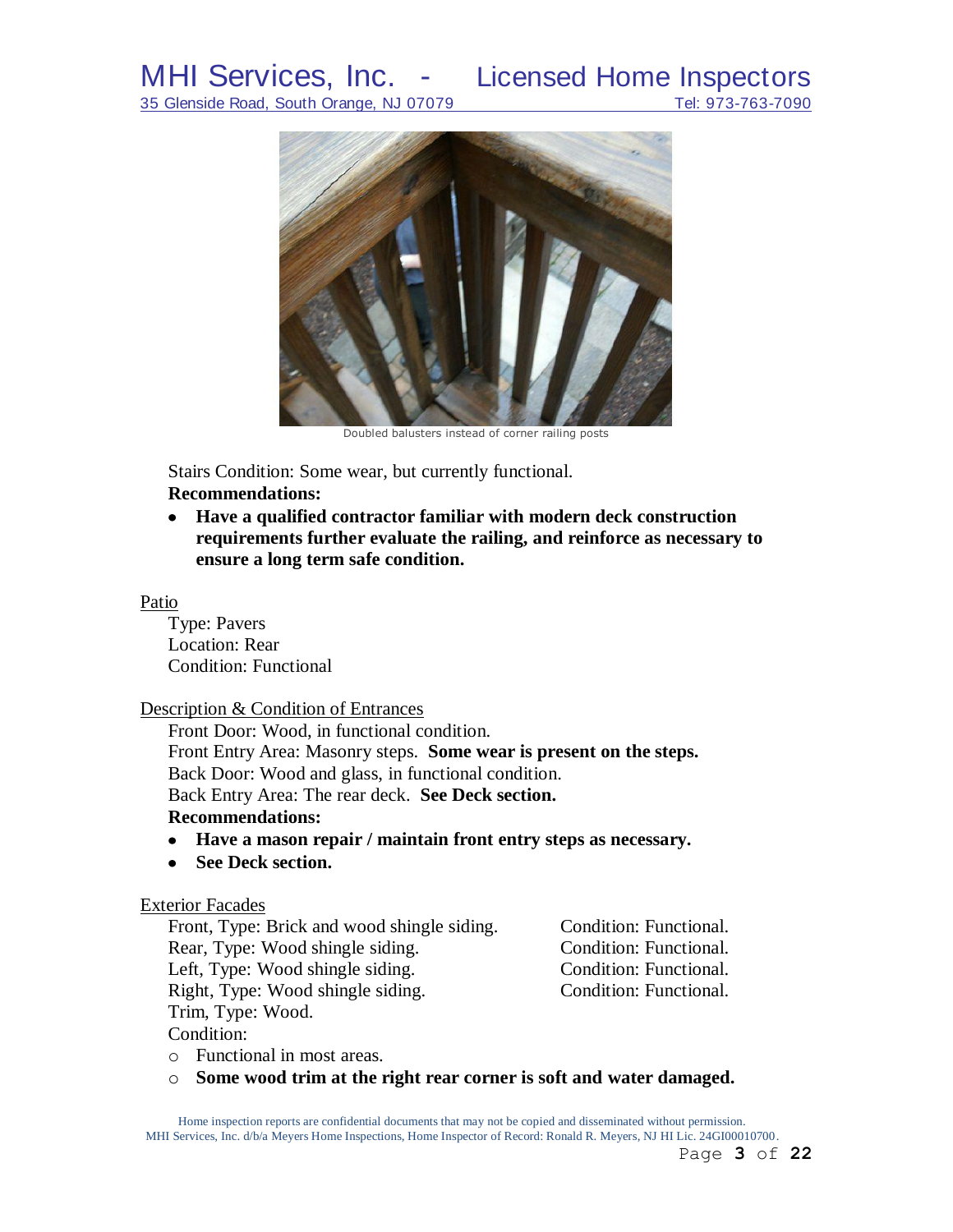35 Glenside Road, South Orange, NJ 07079 Tel: 973-763-7090



Water damaged exterior wood trim

# **Recommendations:**

**Have a qualified contractor repair / replace water damaged wood trim as necessary.**

Windows Mostly replacement type vinyl frame, double hung, double glazed units.

A representative number of windows were tested. All windows were visually examined.

Condition:

o Windows were found to be in functional condition on the date of inspection.

*Note: It is our policy to recommend the use of window guards such as window guard tabs if present, or installation of window guards on all windows above the first floor level, regardless of whether regulations require them.*

# **Recommendations:**

**Installation if necessary and use of window guards on all windows above the first floor level.**

Roof Drainage System Roof drainage is by metal gutters and leaders (downspouts) attached to the roof and siding.

Conditions:

o **Some downspouts discharge too close to the base of the home.**

*Inadequate or defective roof drainage systems, if present, can lead to water entry into the basement, foundation damage and/or roof leakage.*

# **Recommendations:**

- **Direct all downspout discharge points as far away and downhill from the base of the home as is practical.**
- **Have the roof drainage system cleaned and maintained on a regular basis by a qualified gutter maintenance company.**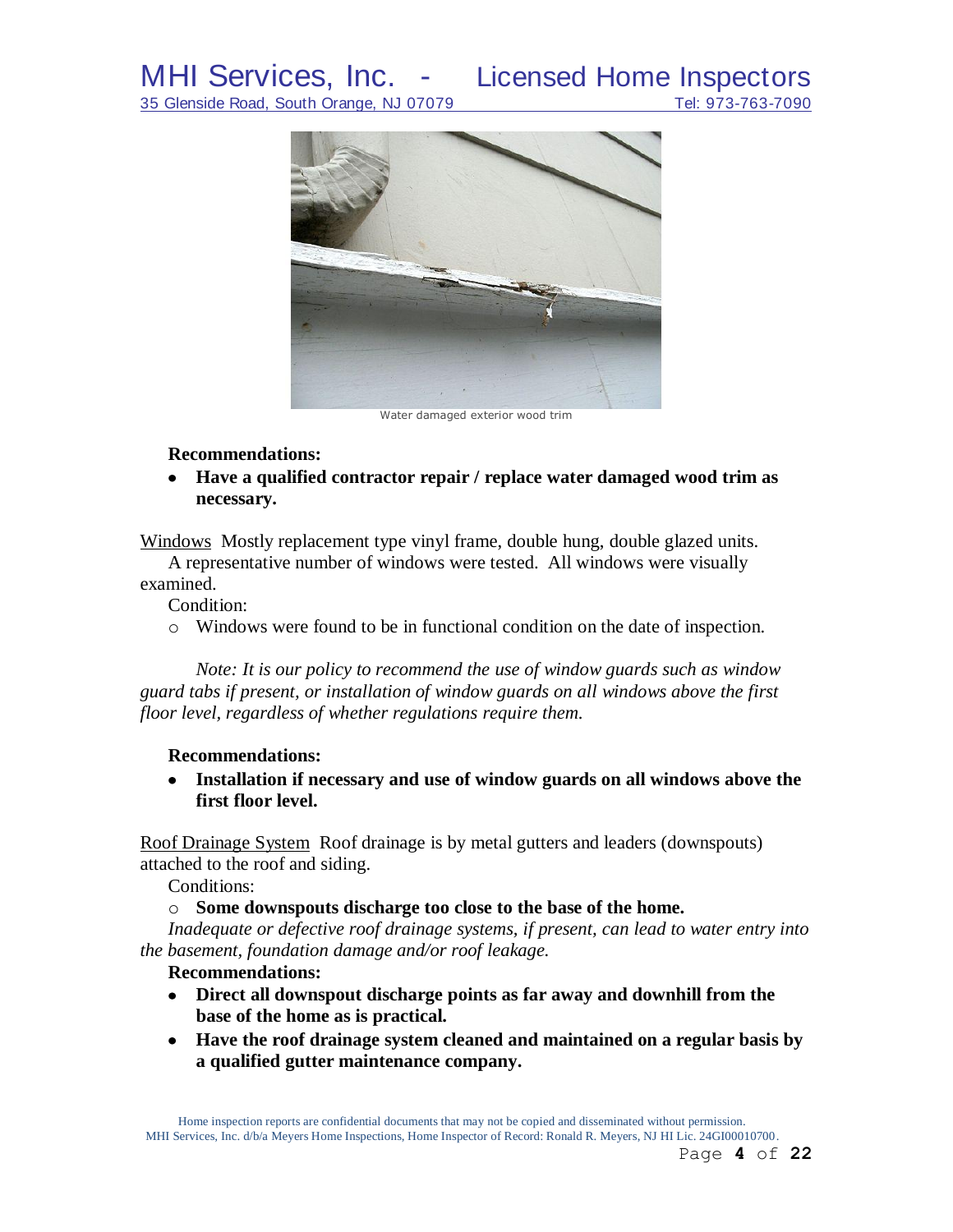MHI Services, Inc. - Licensed Home Inspectors

35 Glenside Road, South Orange, NJ 07079 Tel: 973-763-7090

## CHIMNEYS & VENTS- EXTERIOR VISIBLE CONDITION

Masonry Chimney(s) This home has one masonry chimney.

The exterior of the masonry chimney was inspected by the following methods:

- o Visual observation from the ground with the aid of field glasses.
- o Partially from within the basement, attic and/or other interior spaces.

### **Condition:**

- o **Chimney flashings appear to be older. Leakage is more likely to occur around older chimney flashings.**
- o **Some cracks, loose and missing sections of mortar were seen on the upper sections of the chimney. Lack of maintenance to the exterior and exterior damage strongly suggests the presence of interior hidden defects.**



Deteriorated masonry joints at top of chimney

- o **The chimney is now very old, and the possibility of interior flue blockage or other interior damage is significantly increased. Recommendations:**
- **The National Fire Protection Association and the National Chimney Sweep Guild recommend that, due to the advanced age or other conditions, a Level-2 Inspection of the chimney and internal components be done to rule out hidden potential safety defects, and we recommend this as well***.*
- **Have a qualified chimney contractor service or repair the chimney(s) as required to assure long term function and safety.**

# STRUCTURAL COMPONENTS

#### Foundation Walls & Structural Supports

This home is built mostly over a full basement with a raised masonry foundation. The foundation walls are mostly below grade at the front of the home, and mostly above grade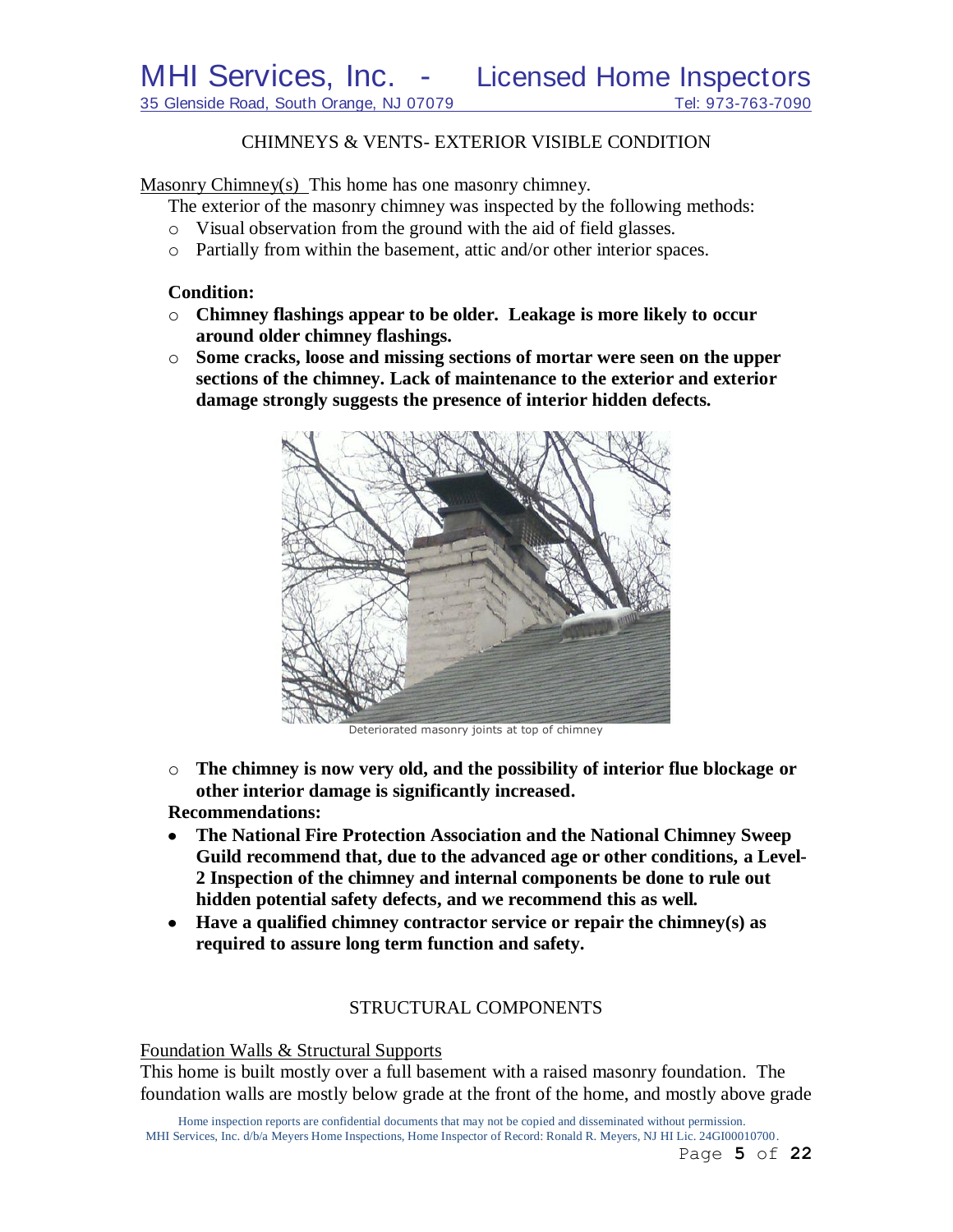at the rear of the home.

Foundation Wall Condition:

o Functional where visible.

*Limitation of our Ability to Inspect: Significant parts of the masonry foundation walls and concrete slab were covered with finish materials or access to directly inspect was blocked by furnishings, and this limits our ability to fully evaluate these components. Hidden defects may be present behind finish materials or below ground.*

Intermediate structural supports: Concrete filled steel tubular columns.

- Condition:
- o Functional condition where visible.

Floor Framing: Dimensional lumber floor joists, resting on the foundation walls and on wood main beams.

Condition:

o **Some flooring irregularities (out of level flooring) are present in some sections of the home. This includes the living room, and the transition from the second floor hallway to the master bedroom.**

*Limitation: Some degree of irregularity in flooring is not unusual for a home of this type and age*, *however most areas of floor framing were obscured by finish materials, so we cannot determine with certainty whether significant floor framing defects may exist.*

Wall Framing: Dimensional lumber, with wood or wood product sheathing on the exterior and plaster or drywall on the interior.

Condition:

o **Some door frames on the second floor are significantly out of square, indicating structural wall and floor settlement over time.**

Roof framing: *Roof framing and sheathing were not visible, due to the presence of finish materials on the upper level.*

### **Recommendations:**

- **See Roof Drainage section – make sure water around the home is well controlled, with no accumulation near the base of the home. This can help reduce the possibility of foundation settlement in the future.**
- $\bullet$ **See the separate wood destroying insect report from Terminite, Inc. for more information relating to the wood framing of this home. If evidence of wood destroying insect infestation is found, then be aware that further evaluation would be required to assure that hidden damage to structural members is not present.**
- **Monitor flooring and walls over time for any signs of increased settlement, such as gaps or cracking, over time. If this occurs, then further evaluation and repair may be needed.**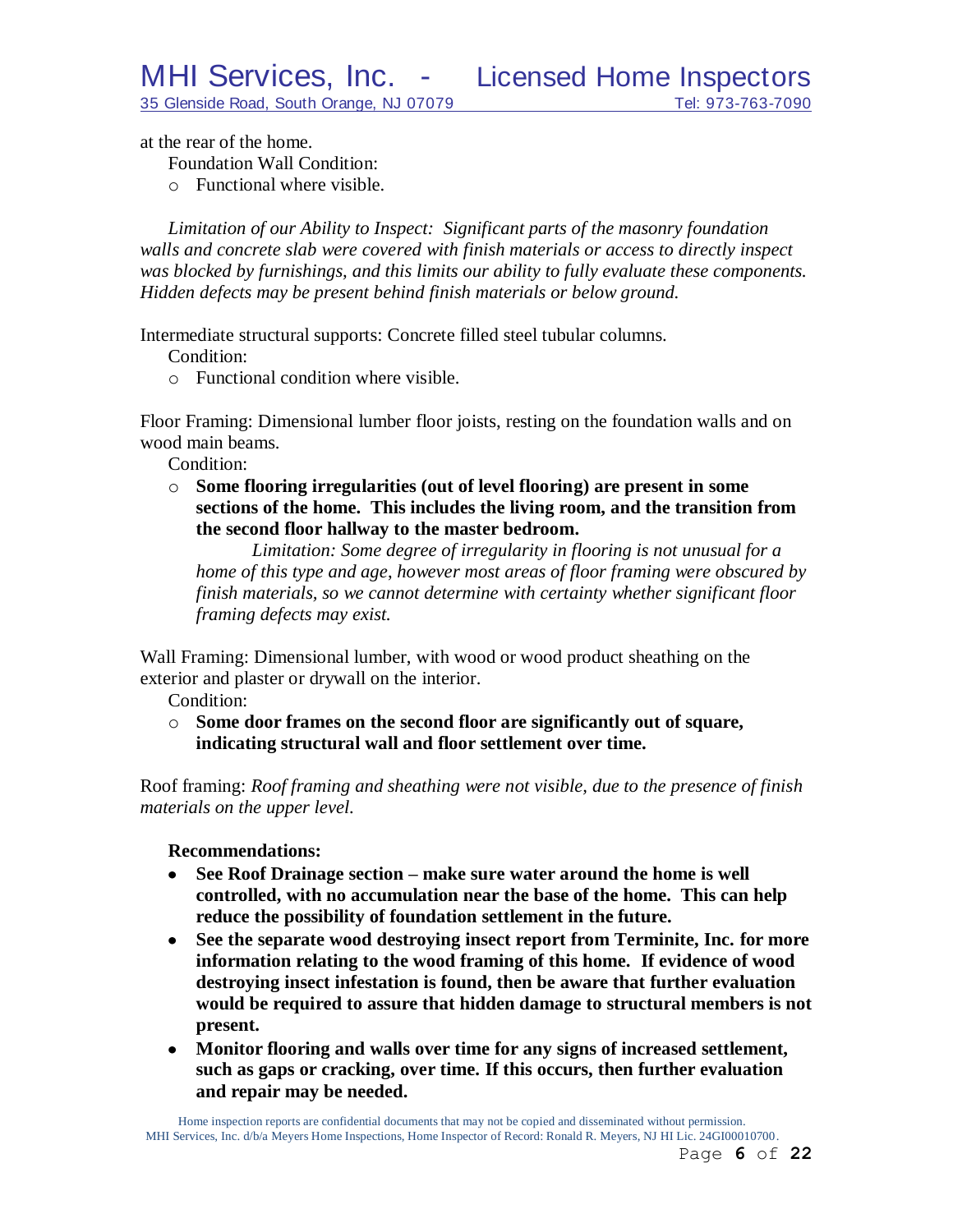**Because of the age of this structure, further evaluation of floor framing by a qualified contractor familiar with structural reinforcement may be advisable, with reinforcements and repairs as necessary to ensure long term structural stability.** 

Wood Destroying Insects We do not inspect for wood destroying insect infestation, however as a convenience and as a matter of expedience, an inspection for the presence of wood destroying insects has been ordered by us for this property. The official results of this wood destroying insect inspection will be sent to you under separate cover by the provider of this service, Terminite, Inc, Tel: 908-353-6938.

# **Recommendations:**

**Carefully read the separate wood destroying insect report from Terminite, Inc. and be guided by the recommendations therein.**

# ROOFS

The roofs, flashings and penetrations were inspected by the following methods:

- o Visual observation from the ground with the aid of field glasses.
- o Finish materials on ceilings and walls on the upper living level were tested where possible with a moisture meter.

*Inspection Limitations:*

o *Most sections of the upper level are finished, with no access to attic spaces above.*

Roof Type and Description: The roofs are pitched and covered with asphalt shingles.

Condition:

- o **Roof shingles appeared to have moderate wear.**
- o **Some roof flashings may be older than the currently installed roof. Leakage is more likely to occur around old flashings.**

Roof Ventilation:

**Roof ventilation is very limited, and may not be adequate.**

*Inadequate roof ventilation can lead to damage to the roof structure, reduced shingle life or mold conditions in the attic.*

# **Recommendations:**

- **Have a qualified roofer periodically evaluate the roof for wear and/or leakage, with repairs or replacements as necessary to ensure a long term leak free condition.**
- **Have a qualified roofer add more ventilation to this roof where possible.**

*Note: Our roof evaluation consists of an inspection of the exterior surface covering,*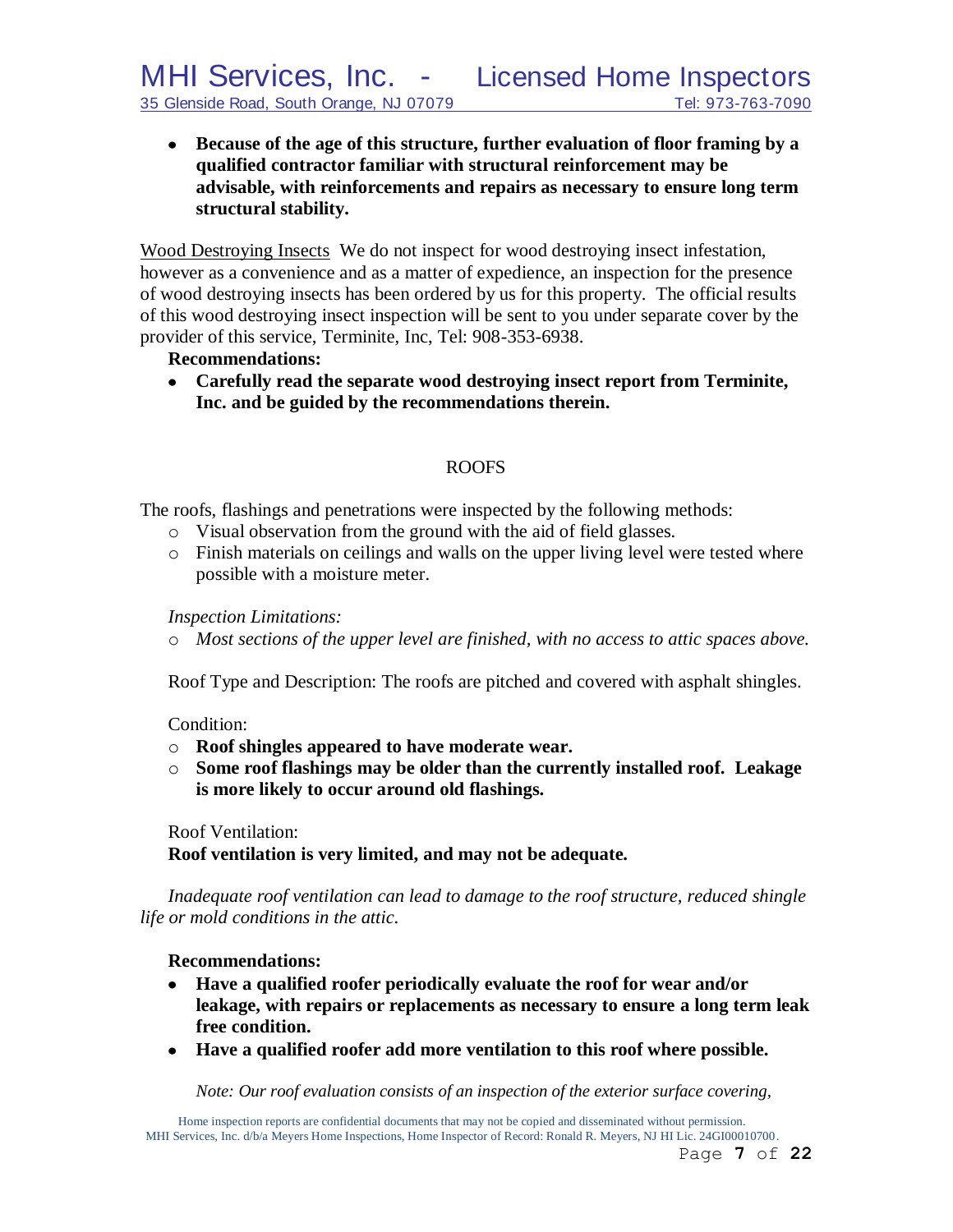35 Glenside Road, South Orange, NJ 07079 Tel: 973-763-7090

*including an inspection of visible flashing details. A steeply pitched roof is usually inspected from the ground by use of binoculars. If safely accessible, a moderately pitched roof will be mounted and walked for close inspection. The underside of the roof decking is also closely inspected where accessible, and we use a professional moisture meter to evaluate stained areas that may be evidence of leakage. The interior finished surfaces of the home, especially ceilings and walls at the top or attic floor, are also inspected for evidence of leakage, and a moisture meter is used to evaluate suspect areas.*

If we see evidence of roof leakage, we will say so in our report, and recommend that *further evaluation and repair or roof replacement be done. Often we see stains on the underside of the roof deck or at ceilings that strongly suggest that the roof has leaked. Depending on the season of the year and recent weather, as well as recent painting or repair done by the owner, we may not be able to say if the roof is currently leaking. What we can say with certainty, is that all roofs eventually leak, and for older homes, parts of the roof system such as flashings in valleys or at the chimneys and plumbing vents may never have been replaced even if the roof surface has been re-covered. Consequently, our inspection report should not be taken as a guarantee that the*  roof will not leak, but simply as a report on the condition of the roof as we found it on the date of *inspection.*

# ELECTRICAL, MECHANICAL, AND HEATING & COOLING SYSTEMS

# Electrical System

Voltage: 240/120 volts Ampere Capacity: 200 amperes Service entrance location: Overhead Electrical Grounding: Metallic water main.

Circuit Breaker and/or Fuse panels:

o Circuit breaker main panel located in the basement.

Circuit Breaker/Fuse inspection methods:

o Removal of panel cover with inspection of wiring on the interior.

Conditions: Visual inspection of the components and wiring within circuit breaker panel(s) found the following condition(s):

o No visual evidence of significant defects was seen.

Branch circuit wiring:

- o Plastic sheathed cable (Type NM, known as Romex).
- o Metallic sheathed cable (Type M, known as BX).

Branch circuit conductor material appears to be copper for all 15 and 20 ampere solid conductor circuits. We inspected for the presence of unacceptable solid conductor aluminum branch circuits, and none were found to be visible. Heavier current dedicated circuits may use conductor material that may be copper or aluminum, either being acceptable.

# *Note: Homes built between the years 1910 and 1935 were sometimes wired with*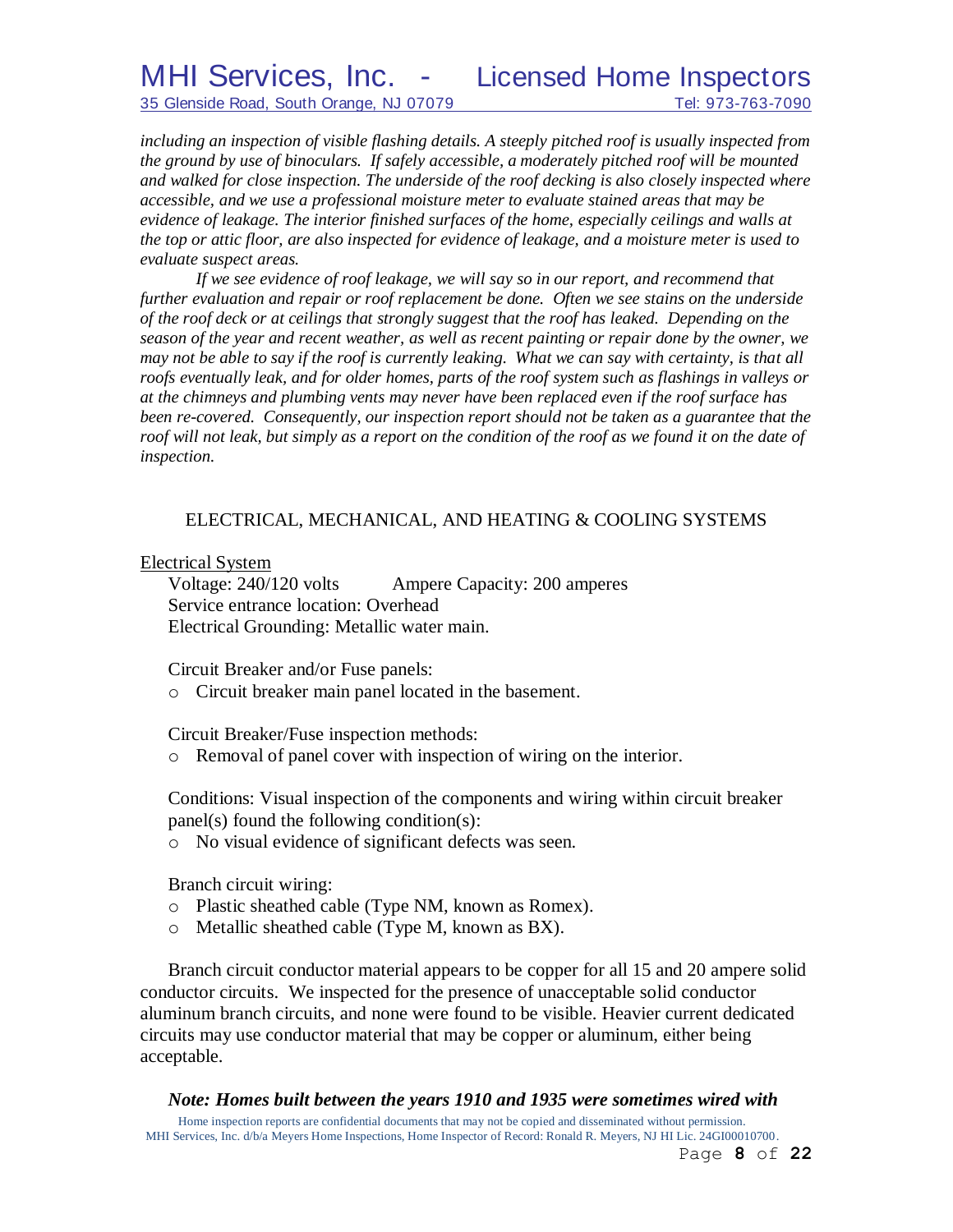*what is known as knob & tube branch circuits, which are no longer considered to be acceptable by most underwriting agencies. This home appears to have been built in the period when this wiring was common, and it is possible that such wiring is present within walls and ceilings.*

Receptacles are partly grounded three pin units and partly older two pin units.

A representative number of 120 volt three pin receptacles were tested, with no functional defects found.

GFCI electrical receptacles are present in all wet areas of the kitchen and all bathrooms with electrical receptacles. *GFCI electrical receptacles provide protection against electric shocks in wet areas.*

# **Recommendations:**

**Have a licensed electrician evaluate the home with regard to knob & tube wiring. If found to be present, it is advisable to have such wiring disabled and/or removed, with the affected circuits replaced with approved wiring.**

# Plumbing System

Water Main Material: Copper tubing**.**

Water Main and Main water shutoff valve Location: Basement

Water Main Condition: Functional

Main Shutoff Valve Condition: **The main water shutoff valve is older. Leakage can occur from older shutoff valves.**



Older shutoff valve

Visible Interior Water pipe material: Copper tubing, and **old brass pipe.** Visible Water pipe Conditions:

o **Old brass pipe was seen in unfinished areas of the basement and in the garage. Brass water pipe is now past the end of its designed service life, and could leak or otherwise fail without warning.**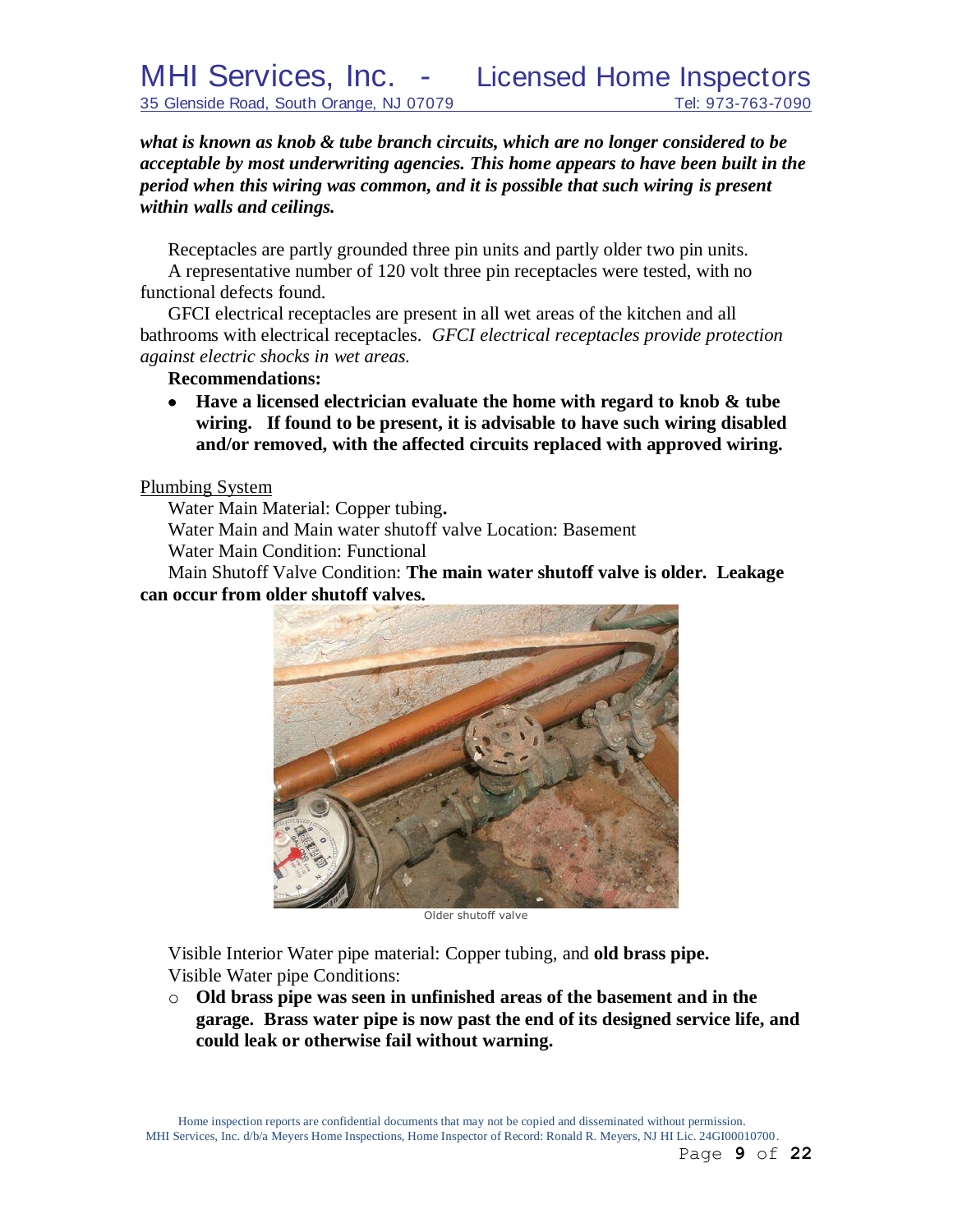MHI Services, Inc. - Licensed Home Inspectors<br>35 Glenside Road, South Orange, NJ 07079 Tel: 973-763-7090 35 Glenside Road, South Orange, NJ 07079



Old brass water pipe

o **Some sections of brass pipe in the garage are leaking.**



Leaking brass water pipe found in garage

- o Copper water pipe itself is functional.
- o **Some older shutoff valves have significant corrosion and signs of leakage.**

Waste Disposal system type: Waste disposal appears to be a public system (sewer system), however this could not be confirmed.

Drain and vent pipe material: Old iron, Newer Plastic.

Drain pipe Conditions: Functional on the date of inspection, as determined by a limited operation of multiple plumbing fixtures.

*Comment on Old Buried or Cast Iron Drain Pipes: Sections of the drain pipe are now very old, and may have significant internal corrosion or hidden internal defects, and may have limited additional service life. This home inspection cannot properly evaluate buried or very old sections of drain or waste pipe.*

### **Recommendations:**

**Have a plumber evaluate the main water shutoff valve and repair or replace**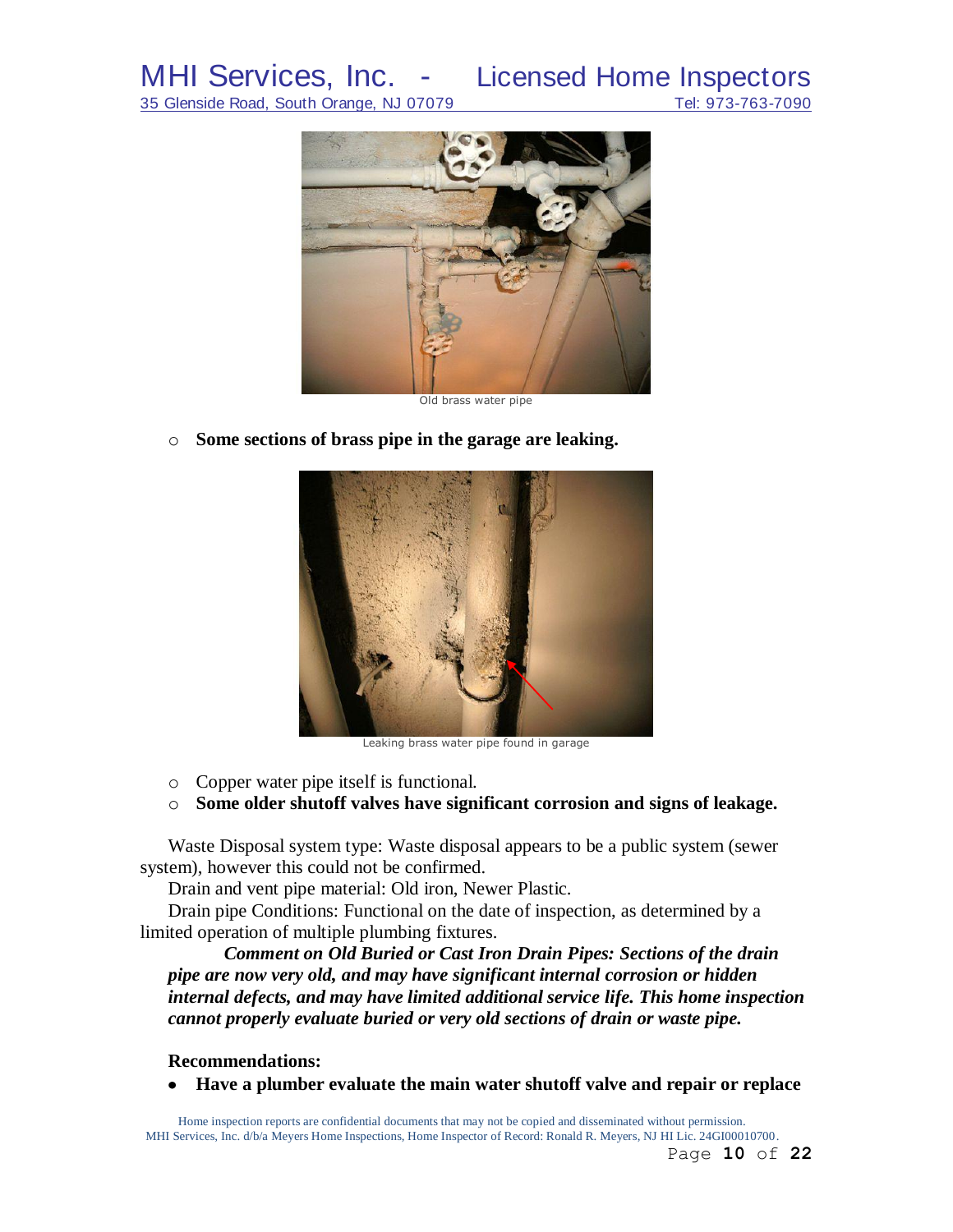**it as necessary to assure reliable function.**

- **Have a plumber replace the sections of brass water pipe that are leaking as soon as possible. We also recommend tha** *all* **remaining sections of old brass pipe be replaced, whether currently leaking or not to avoid further damage from water pipe leaks in the near future.**
- **Have a plumber replace any older water supply shutoff valves with corrosion or leakage.**
- **To determine the true condition of the waste and drain pipes we recommend that a plumber inspect them internally using a specialized video camera.**

Domestic Hot Water Heater

Water Heater Type: Standard Tank. Water Heater size, gallons: 40 Heating Method/Fuel: Natural Gas Age: 6 years Typical Service Life: 8-10 years Condition:

o Functional on the date of inspection.

Natural Gas Piping Visible rigid and flexible natural gas piping appeared to be in functional condition on the date of inspection.

## Heating System

System Type: Steam boiler feeding radiators, with extra zone circulated hot water loop feeding radiators.

Number of Zones: 1 steam zone, 1 circulated hot water loop.

Fuel: Natural Gas.

Location: Basement utility.

Estimated age: 14 years. Typical service life: 25 years, although maintenance is often required before this time.

Physical Condition of Visible Components of the Heating System: Satisfactory

Heating System Venting: Metal flue pipe to masonry chimney.

Operational Test of Heating System: The heating system activated when heat was called for by the thermostats, and some radiators throughout the home began to heat up. **Conditions:**

- o **The heating components are more than 50% through designed service life, the possibility of hidden internal defects that can affect function and safety is increased.**
- o **Radiators and steam or circulated water pipes are older, and the need for increased maintenance and repair to these older components should be anticipated.**
- o **Circulated hot water loop zones installed on steam boilers are inherently more prone to clogging, accelerated pipe and radiator corrosion and**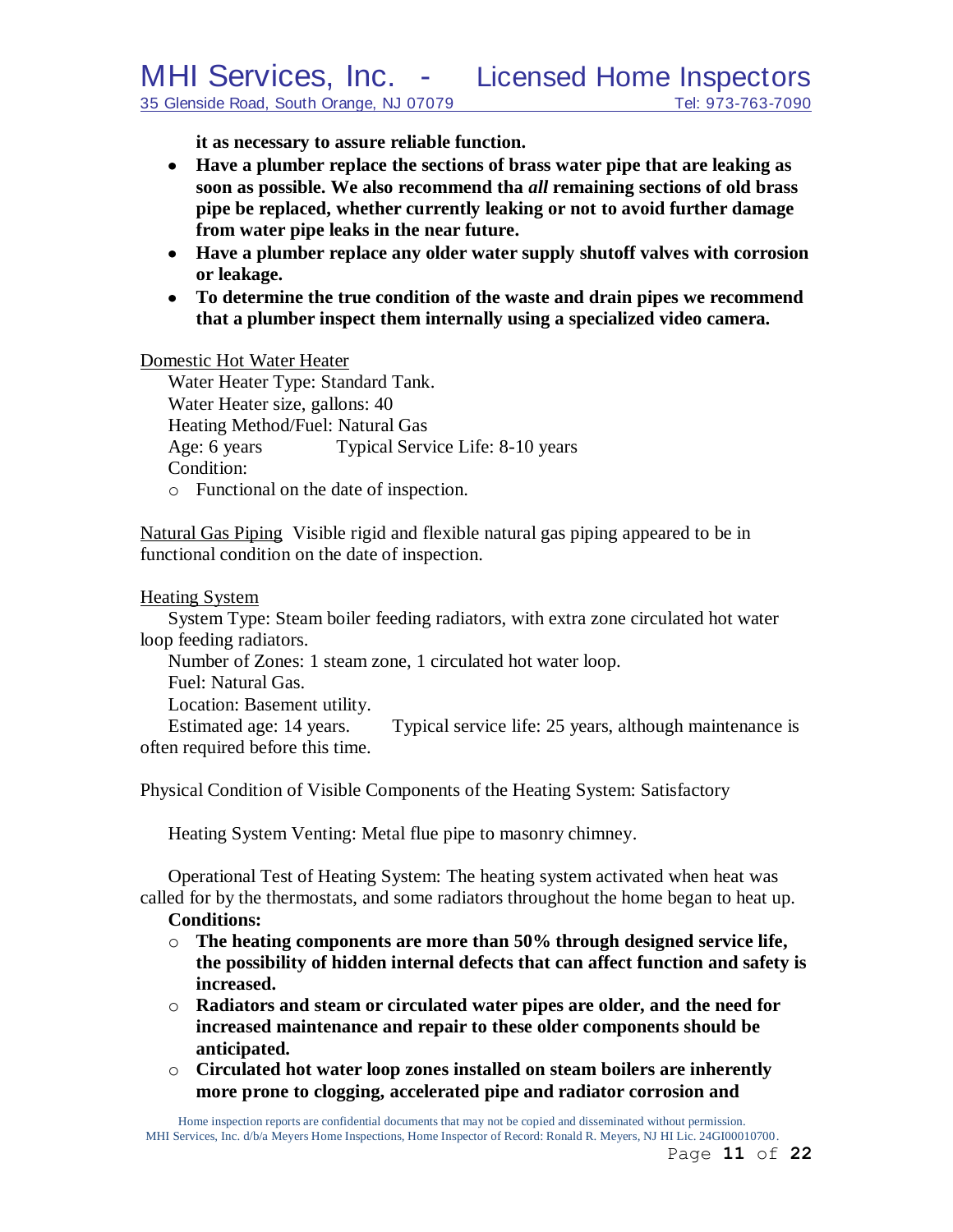**circulating pump failure due to the increased sediment generated by steam boilers and other factors. Premature failure and/or the need for repairs on these added on heating zones on steam boilers is not unusual.**

**Recommendations:**

- **Further evaluation of the heating system components by a qualified**   $\bullet$ **specialist to assure that hidden defects or safety related issues are not present.**
- **Monitor radiators and radiator connections for leakage, and have any leaks repaired promptly.**
- **Monitor the hot water loop pump and piping for functionality and the possibility of leakage. Budget for repairs to the circulated hot water portion of the heating system in the near future.**
- **A service contract to cover future maintenance and repairs to the heating system.**

*Note: The heating system inspection consists of visual evaluation of the exterior casing, connection pipes and fittings, normal and automatic controls, as well as venting components. A limited inspection of the internal components of the heating system are also part of this inspection, however full inspection of interior components and heat exchangers is not possible without extensive disassembly, which is not done in a home inspection. Operation of the system is done using normal controls unless hot weather or the health and safety of the occupants makes this impossible or inadvisable. In seasonably warm weather we may not be able to operate the heating system for a long enough period of time to discover defects that may only become apparent when the system has been operating near full capacity for an extended period of time. For heating systems that appear to be more than 50% through their design life, we recommend further evaluation by a qualified specialist to assure that hidden defects or safety related issues are not present. All heating systems need regular maintenance to remain in satisfactory operating condition, and we recommend that you adhere to a regular maintenance schedule. If a heating system shows evidence of deferred maintenance or service, then we recommend that you schedule such service before you close on the property as this may disclose conditions that may be hazardous or conducive to premature failure.*

Heating Equipment Clearance & Combustion Air

Heating System Location: Basement utility. Ventilation and Combustion Air: Adequate Clearance to Combustibles: Adequate

# Central Air Conditioning

AC Equipment Age (Estimated): 9 years.

Typical Service Lifetime: 12 to 15 years, however failure before this time is not uncommon.

Condensing Unit/Compressor Location: Exterior, rear.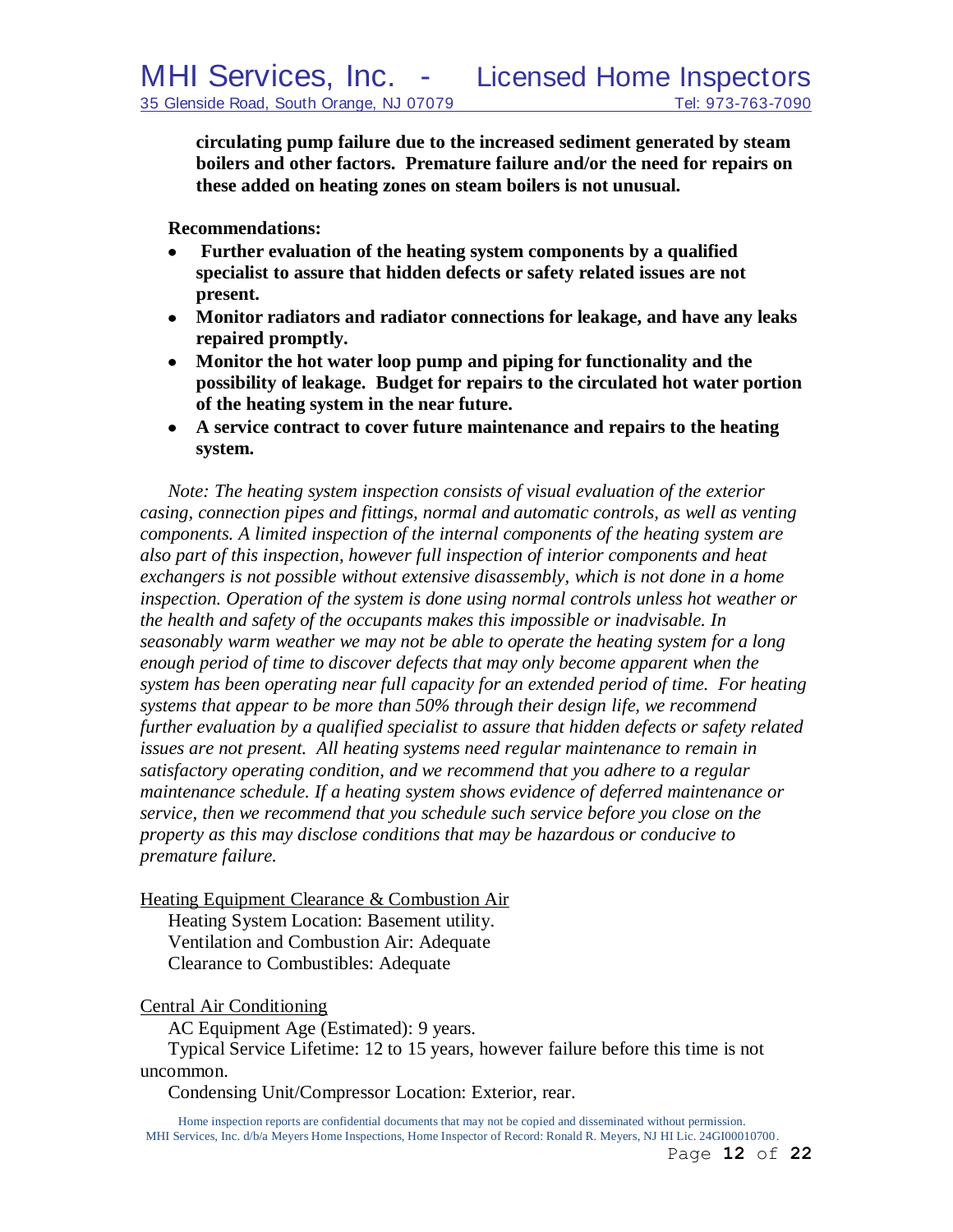Condensing Unit/Compressor Condition:

o Physically acceptable.

Air Handler Type: Separate/Independent.

Air Handler Location: Attic, side crawlspace.

Physical Condition (Exterior Only): **Significant Corrosion present in condensate drain overflow pan, indicating likely condensate drainage leak or clog. This can result in significant water damage.**



Corrosion in AC condensate drainage pan

AC Condensate Drain Overflow Pan: Present. **Corrosion is present in the pan (see above).**

Operational Test of Air Conditioning System: *The AC system could not be tested due to the cool weather on the date of the inspection.*

# **Recommendations:**

- **Have the AC system further evaluated and repaired as necessary prior to closing by an AC technician.**
- **A service contract to cover minor maintenance and repairs to the AC system.**

# INTERIOR ASPECTS OF THE HOME

General Interior Condition

Wall and Ceiling Material: Plaster and drywall. Wall and Ceiling Condition: Functional – only minor repairable defects. Floor Surfaces: Wood, Carpet, Tile Floor Condition: Functional – normal wear and/or minor defects.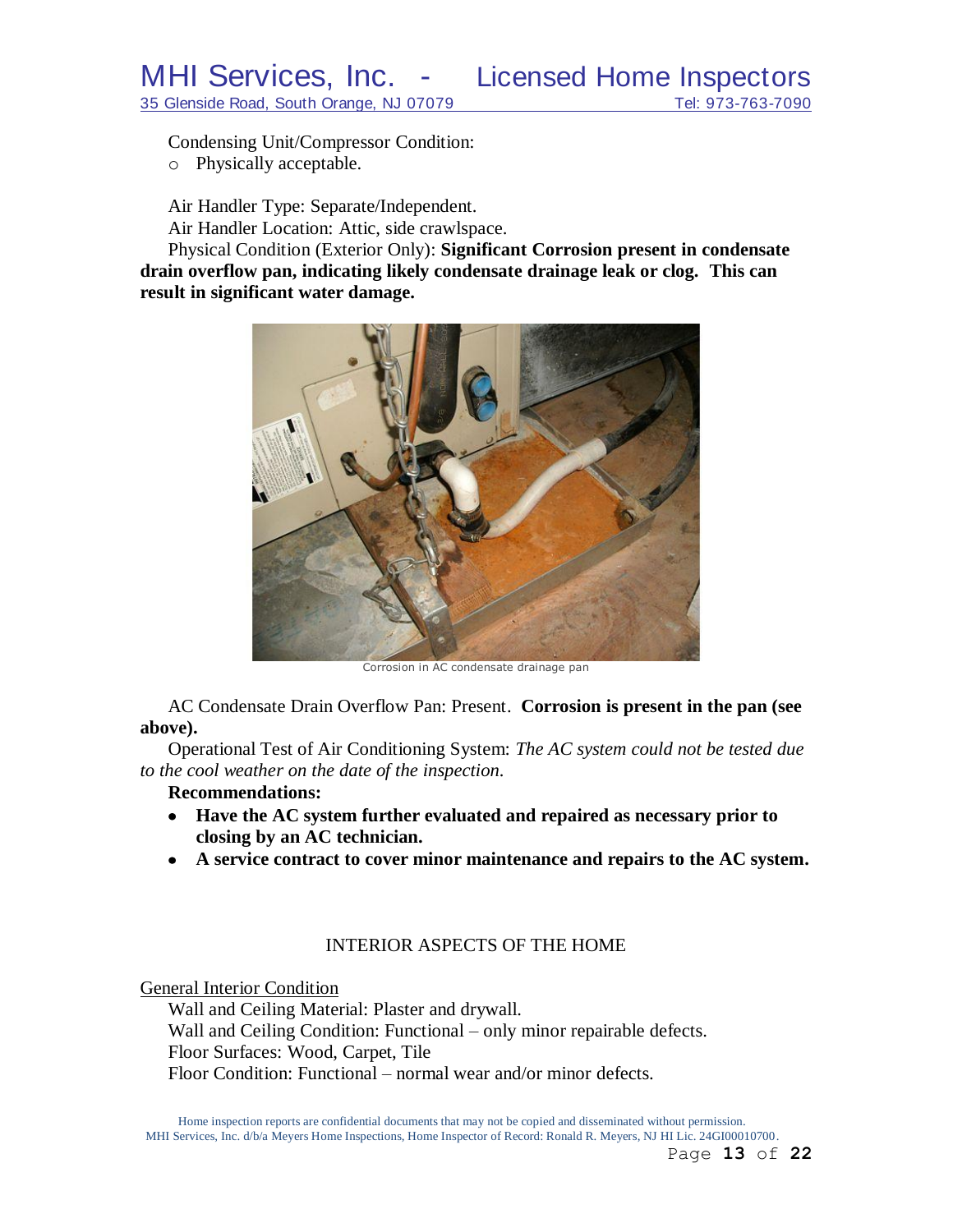#### Interior Doors Wood.

- o Most doors were in generally functional condition.
- o **As described in the Structural Supports section, the master bedroom door frame is out of alignment. The door has been cut to fit, but it has been poorly cut, and there is a significant gap visible at the top of the door frame when the door is closed.**



Gap at top of door

### **Recommendations:**

**Have the master bedroom door modified or replaced to eliminate the gap.**

Interior Stairs Functional.

### Kitchen

Kitchen Sink: Functional Stovetop and Oven: Gas. Condition: Functional. Garbage Disposal: Functional GFCI electrical receptacles: Present and functional at wet areas. *GFCI electrical receptacles protect against shocks in wet areas.*

Dishwasher: Functional, as determined by a limited operational test on the date of inspection.

Water pressure at the sink was adequate. Drainage at the sink was adequate.

Kitchen cabinets and countertops are in functional condition, **with the exception of a significant gap between two counter top sections. Gaps in counter tops can result in unsanitary conditions.**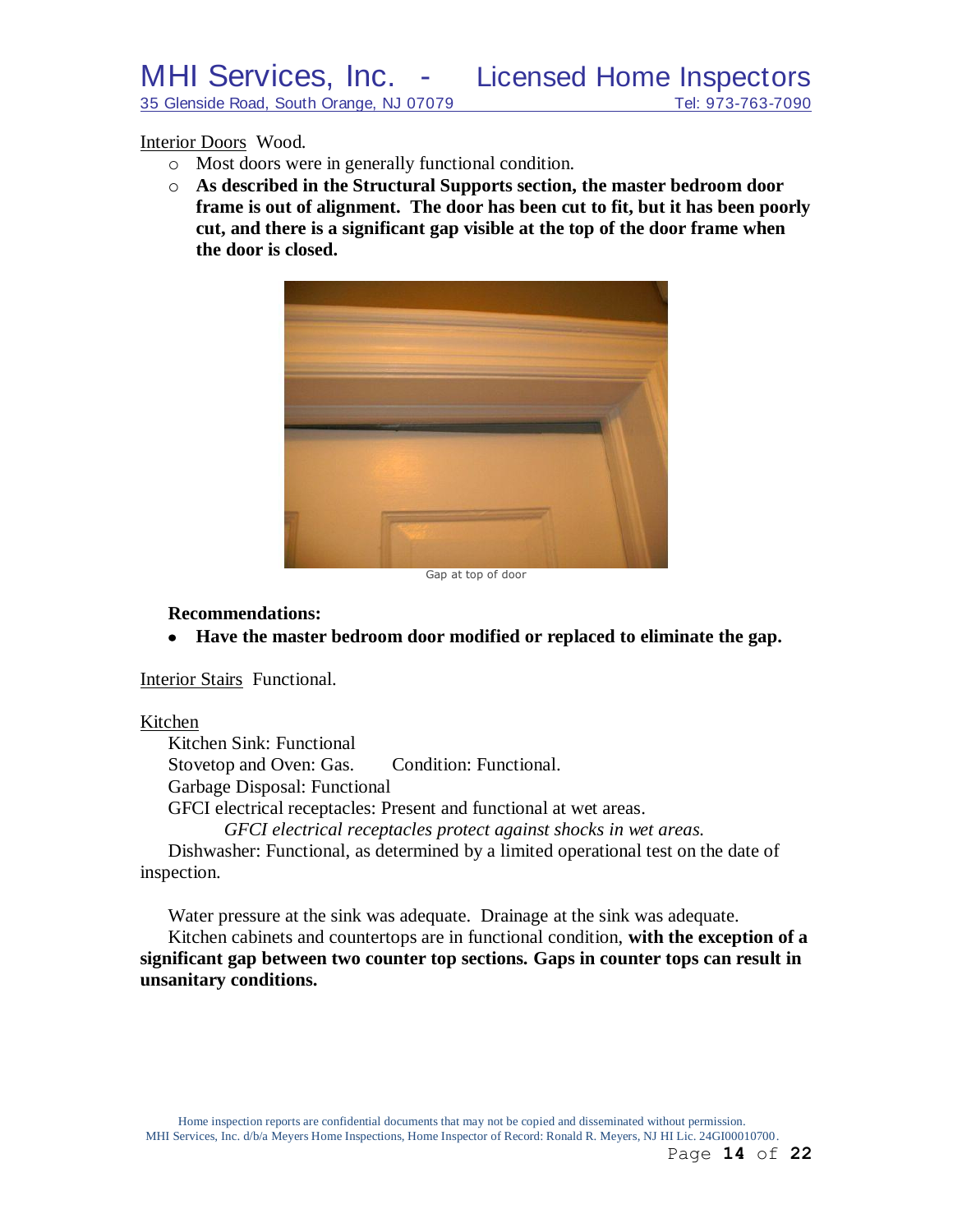# MHI Services, Inc. - Licensed Home Inspectors



Counter top gap

#### **Recommendations:**

#### **Have the counter gap filled / sealed by a counter top installer / specialist.**

Laundry Room A washer and dryer are located in the basement.

*Note: We do not inspect or operationally test laundry appliances during a home inspection*  due to the multiplicity of different cycles built in to these units and the large amount of time it *takes to complete these cycles. We recommend that any laundry equipment that is to remain in the home be demonstrated to be in satisfactory operational condition before you close on this property. Laundry equipment installed in close proximity to finish materials can cause extensive damage to finish materials in living areas of the home should water leakage occur due to hose or equipment failure, and you should therefore turn off the water to the laundry equipment when it is not in use. If an electric dryer is present, proper installation is very important to assure electrical safety, including installation of a grounding cable for the dryer case. The integrity of the exterior ground cable should be checked periodically. If a gas dryer is present, the flex gas connector should be replaced if more than 5 years old. Dryer exhaust vent ducts should be metal rather than plastic to reduce the possibility of fire.*

#### Bathrooms

First Floor: Half, with sink and toilet.

Second Floor, Main: Full, with sink, toilet and shower over tub.

Second Floor, Master: Full, with two sinks, toilet, and stall shower over solid base. Third Floor: Full, with sink, toilet and shower over tub.

Fixtures, faucets and surfaces were tested and evaluated. **The following conditions were found:**

- o **The cold water sink faucet in the second floor main bathroom is stiff, and is incorrectly installed. Turning the faucet clockwise turns the faucet on, and counterclockwise off (opposite of the way it should be).**
- o **There is a tile shelf area in the master bathroom stall shower, which is vulnerable to leakage.**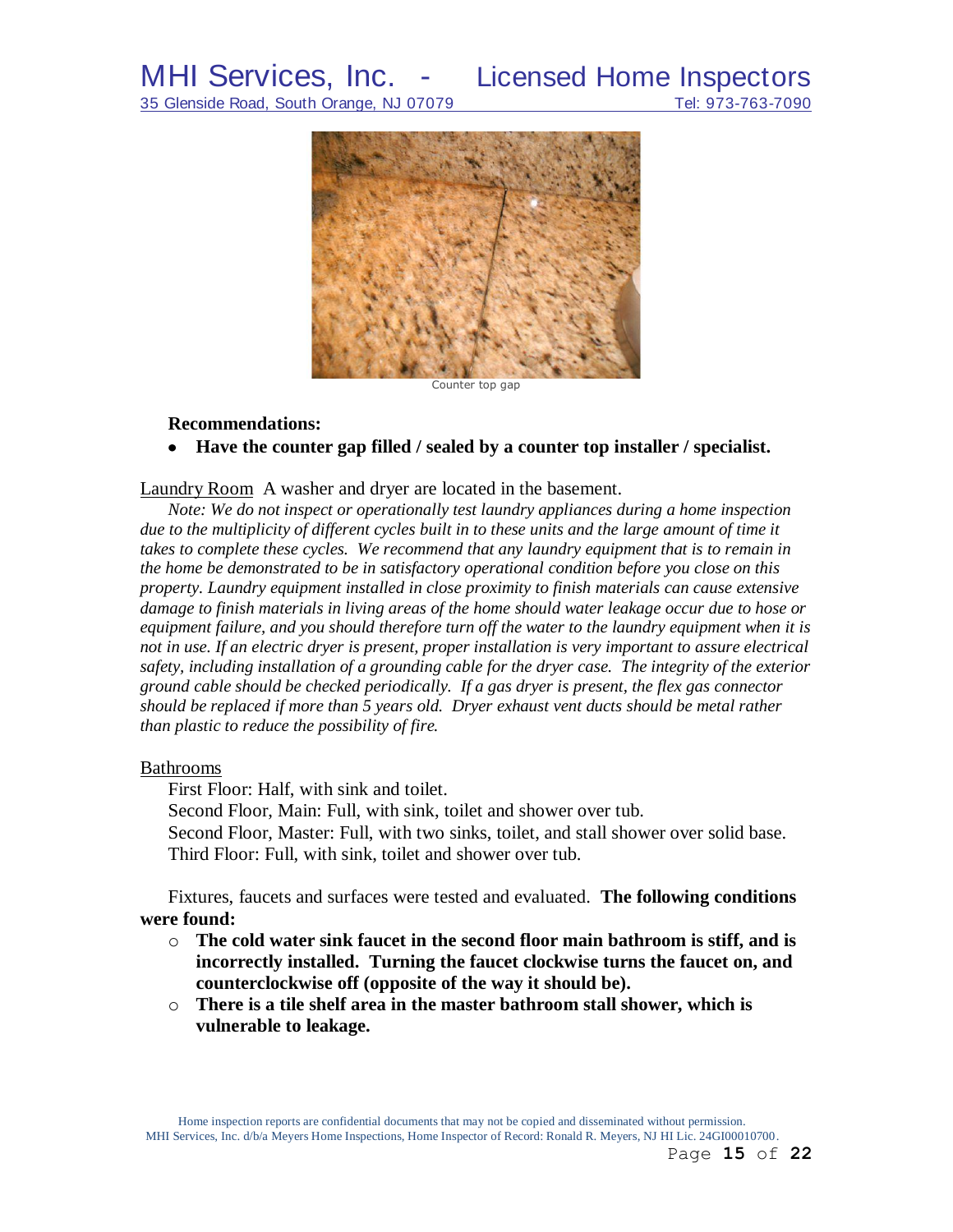# MHI Services, Inc. - Licensed Home Inspectors

35 Glenside Road, South Orange, NJ 07079 Tel: 973-763-7090



# o **The third floor bathroom tub spout is loose.**

GFCI electrical receptacles: Present and functional at wet areas.

*GFCI electrical receptacles protect against shocks in wet areas.*

Water pressure and local drainage were adequate in all bathrooms.

# **Recommendations:**

- **Have a plumber repair the main bathroom sink faucet and loose third floor bathroom tub spout.**
- **Monitor the tile shelf area in the master bathroom shower area for any signs of loose tile, and have repairs made promptly as necessary. You may wish to have a solid surface material such as marble or granite installed on the shelf area, to better prevent water entry.**

# Fireplace

Location: Living Room. Type: Wood Burning. Hearth area Condition: Functional Flue Damper Condition: Functional

**Other Conditions: Significant deposits of ash, soot, or creosote from combustion are present in the lower sections of the chimney flue and fireplace. This can result in chimney fires.**

**Recommendations:**

- **See Chimney section.**
- **Have a qualified chimney / fireplace contractor clean the fireplace and chimney flue(s).**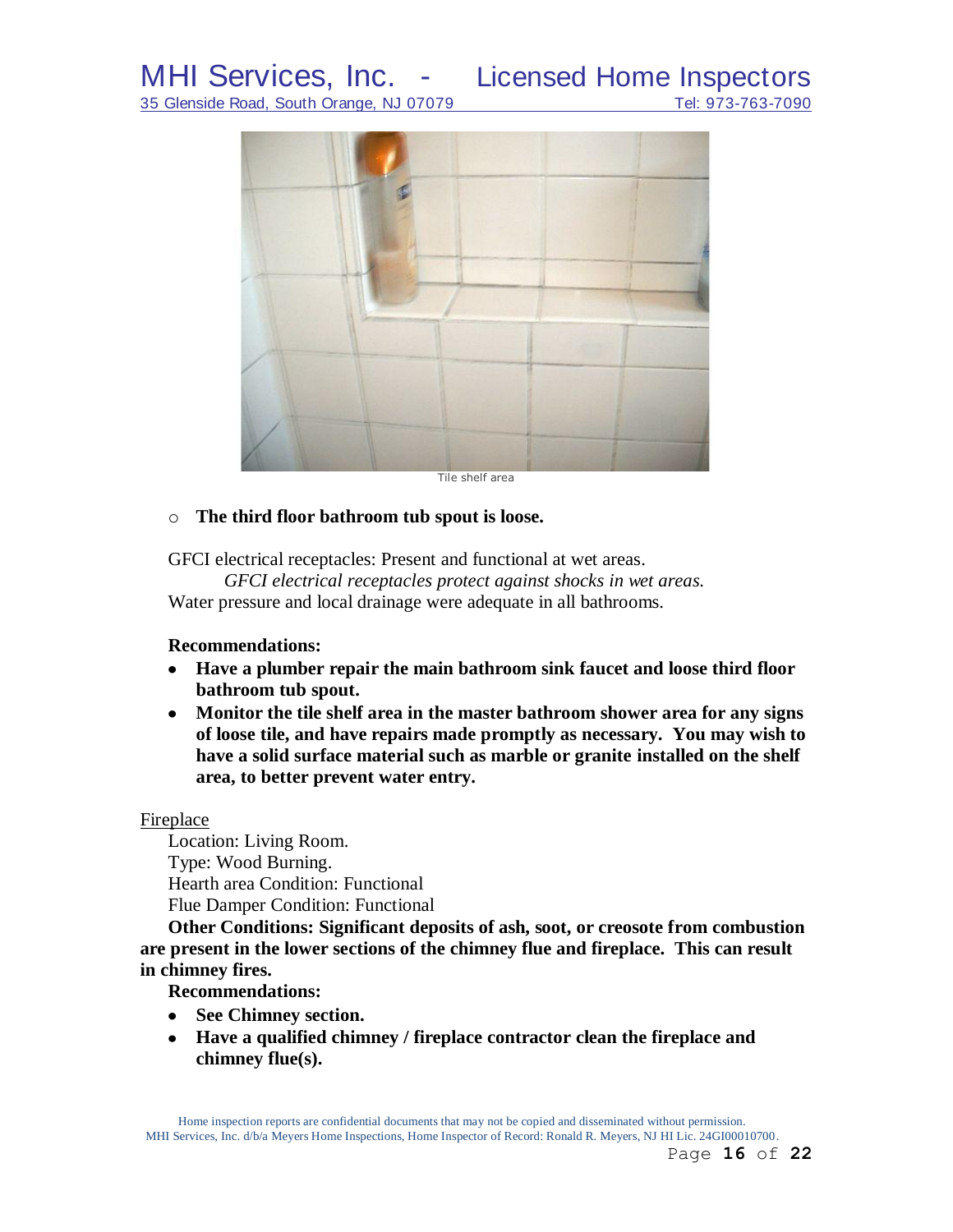## BASEMENT, CRAWLSPACE AND MOISTURE ENTRY EVALUATION

Basement and/or Crawlspaces The basement is mostly finished space.

Sump Pump: Present

Condition:

- o The sump was dry on the date of inspection.
- o The pump was tested by lifting the float, and appeared to be functional on the date of inspection.
- o **The sump pump discharge pipe exits directly at the base of the home. This will allow discharged water to flow back towards the home.**



Sump pump discharge pipe discharges at the base of the home

Moisture Evaluation: All visible surfaces were closely inspected for stains or other evidence of prior moisture entry. Finish materials in the basement were tested with a moisture meter on the date of inspection (this includes accessible areas of both clean and any water stained areas found).

Although no high moisture meter readings were found on the date of inspection, the following adverse conditions that may allow water entry or flooding were found:

Condition:

- o **Signs of prior water entry were found to be present on some visible areas of foundation walls.**
- o **Lack of maintenance to the roof drain system could contribute to water entry into the basement.**

**Recommendations:**

- $\bullet$ **See Roof Drainage section – proper maintenance of gutters and downspouts can reduce the possibility of water entry into the basement.**
- **Further evaluation by waterproofing specialists to determine what additional measures are needed to assure that this basement or crawl space remains dry, followed by installation of these waterproofing systems.**
- **Have the sump pump discharge point directed well away from the base of the home.**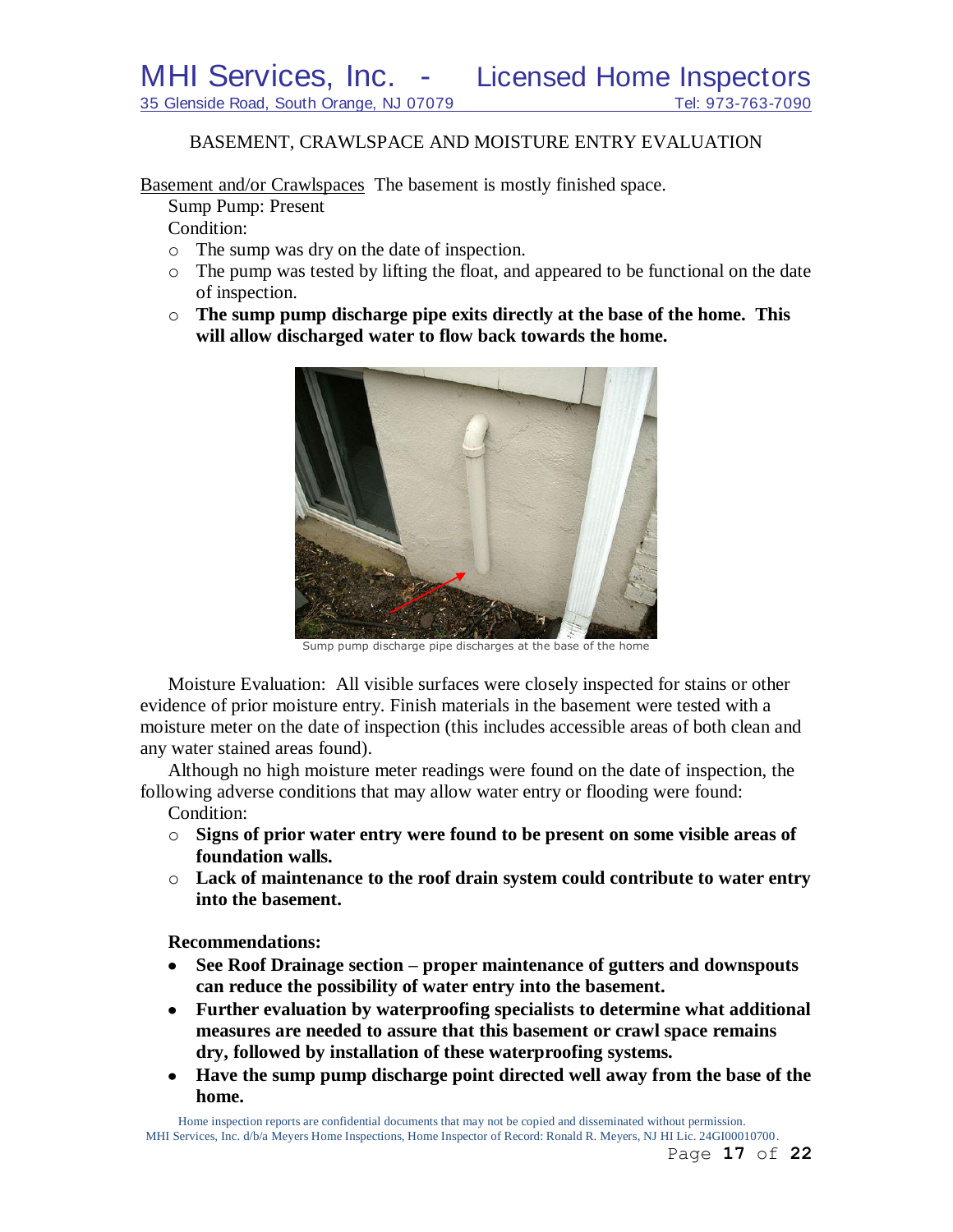*Please be aware that the lower level interior space is near or partially below grade level, and foundation walls and the floor slab floor cannot be perfectly water proofed, and therefore the possibility of water entry with consequent damage to stored materials or current and future finish materials exists, especially during extreme weather conditions. If recent basement dewatering (waterproofing) work has been done, this may hide evidence of prior water entry conditions, which may recur in the future. This home inspection cannot assure you that waterproofing work done by others will be completely effective. We cannot predict future conditions related to water entry, and make no representation that water entry will not occur in the future.*

# THE ATTIC

Attic Space The upper level is entirely finished living space. There are side crawlspaces, however these side areas are also finished.

# Insulation

Visible areas of insulation:

o Little or no insulation was visible for inspection due to the presence of finish materials.

*Note: Most homes of this age and type were not insulated well enough to meet current standards for energy efficiency. Consequently, you may find that exterior walls feel cold, and the cost for heating this home may be higher than for a similar size home built to modern construction standards.*

# **Recommendations:**

**For older homes, even if the insulation is properly installed, it may not meet current energy standards, and you should consider further specialist evaluation to determine if additional insulation should installed to reduce your heating and cooling costs.**

# GARAGE SPACE

Garage Two car interior.

Vehicle Doors: Two overhead doors.

Power Openers: Both Doors.

The right side door was operated and was found to be functional. **The left side door was not functional on the date of inspection.**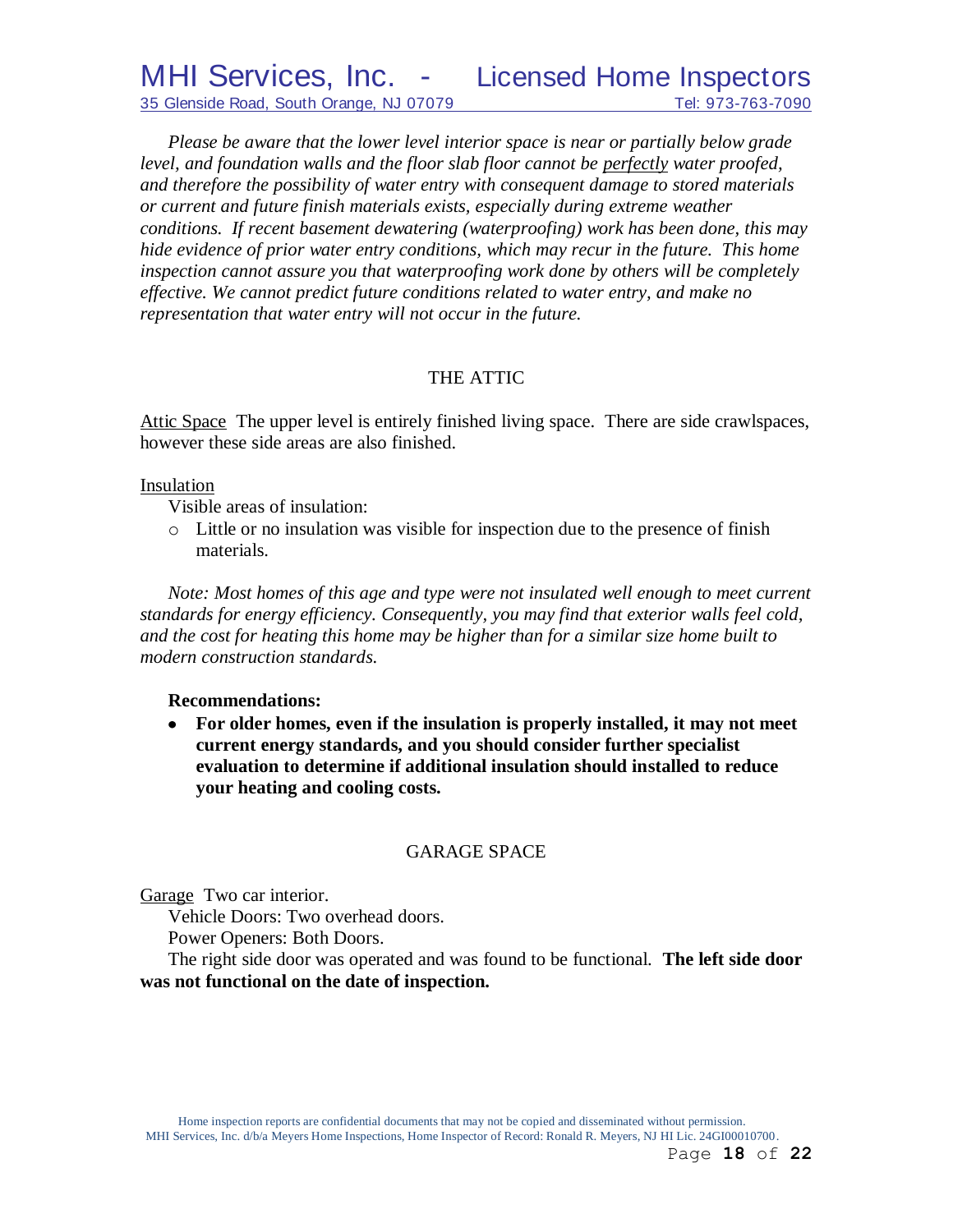

Note on opener indicating it does not work (placed by seller)

Power Opener safety cutoff sensors: Present on both openers. Right side tested operational by interrupting beam. **Left side opener could not be tested.**

#### **Recommendations:**

**Have the non-functional garage door / opener repaired and tested operational prior to closing.**

# FUEL OIL STORAGE, FIRE SAFETY ASBESTOS & other ENVIRONMENTAL ISSUES

### Fuel Oil Storage

The heating system for this home uses natural gas.

 **This home inspection does not include evaluation of buried oil tanks or soil testing to determine if leakage has occurred. The history of this property is not known by us, and therefore we cannot assure you that a hidden buried oil tank does not exist on this property. If a higher level of confidence regarding the presence or absence of buried tanks is desired, then a tank search utilizing specialized equipment would be required.**

**Recommendations:**

**Specialist search for abandoned buried tanks and specialist evaluation of**   $\bullet$ **buried and/or above ground oil storage tanks, either in use or abandoned. As leaking oil tanks can result in significant expenses, we advise careful review with legal counsel of any documents or statements relating to oil tank(s).** 

Smoke & Carbon Monoxide Detectors & Fire Safety Devices Installation of smoke and carbon monoxide detectors, and a fire extinguisher in kitchens are recommended for this residence. We do not test fire safety devices, since these must be checked on a regular basis for proper operation, and this should done prior to closing on this property and regularly according to manufacturer advice thereafter.

Carbon Monoxide Tests Carbon monoxide (CO) is produced when fossil fuels are burned. Properly operating gas, or fuel oil burning heating systems normally produce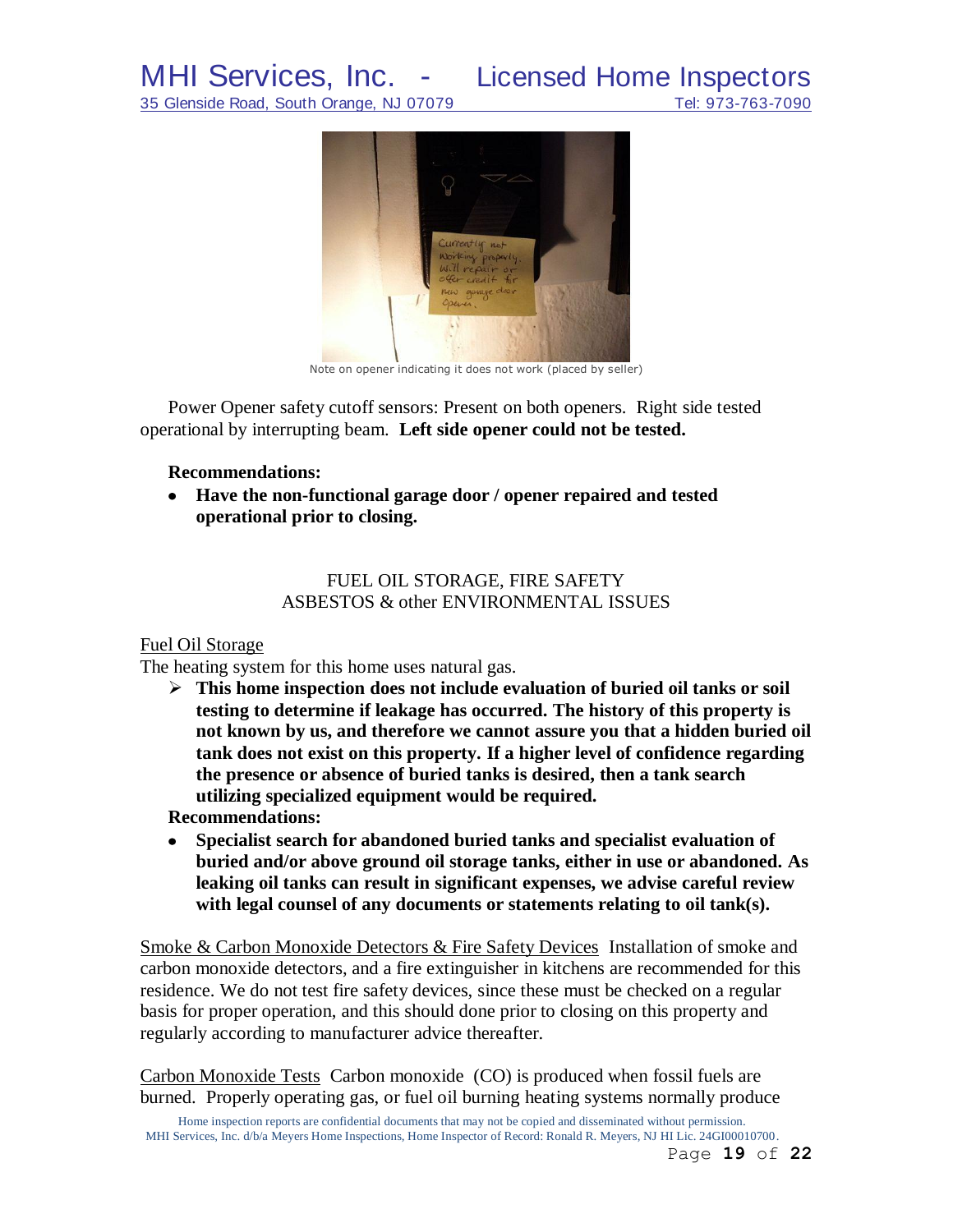very low levels of this toxic gas, and it is normally vented to the outside of the home. The best protection against carbon monoxide poisoning in a home is regular maintenance of the heating systems and chimney and flue connections, as well as properly maintained carbon monoxide detectors/alarms in the home. In the course of our home inspection the inspector wears a CO meter/alarm for his protection and yours, and all areas of the home that are entered are therefore automatically checked during our inspection. If the CO meter indicates a high level of this gas, we alert occupants and state the condition in the report.

Lead Paint Homes built prior to 1978 may have surfaces covered with paint containing lead oxide pigment, and under certain circumstances this lead-based paint can become a health hazard. **We are not certified lead inspectors, we are not insured for adverse conditions related to lead contamination of water, paint, or other materials in the home, and this inspection absolutely does not include testing for lead or evaluation of related hazards.** 

**Recommendation: Further evaluation and testing done by specialists for your protection.**

Asbestos This inspection cannot guarantee that asbestos materials, which have been commonly used for insulation and some finish material, are present or absent from this home. Older homes usually have some asbestos bearing materials used in the construction, while more recently constructed homes are likely to have little or no asbestos used in the construction and interior materials. *To determine with certainty if asbestos is present, sampling and lab testing is required, which is not included in this inspection.* **We are not certified asbestos inspectors, we are not insured for adverse conditions related to asbestos, and this inspection absolutely does not include testing for asbestos or evaluation of related hazards.**

**This home has a steam heating system, and asbestos was commonly used as steam pipe insulation in homes of this age.**

**Recommendations: Further evaluation and testing done by specialists for your protection.**

Mold & Fungal Conditions Mold and other fungal organisms are a natural part of our environment and cannot be completely eliminated. Certain types of construction and wet conditions in a home can, however, allow excessive growth of mold, and damage to the structure and a health risk may occur. Humid or wet conditions in the home and finish and stored materials in basements, below grade areas and attics may be especially prone to accelerated mold growth when water penetration occurs. **We are not certified mold inspectors or mold experts, we are not insured for adverse conditions related to mold or fungal organisms, and this inspection absolutely does not include testing for mold or other fungal organisms.**

**Recommendation: You should have further evaluation and testing done by specialists for your protection.**

Inspection for Rodents & Other Pests Not Included This home inspection does not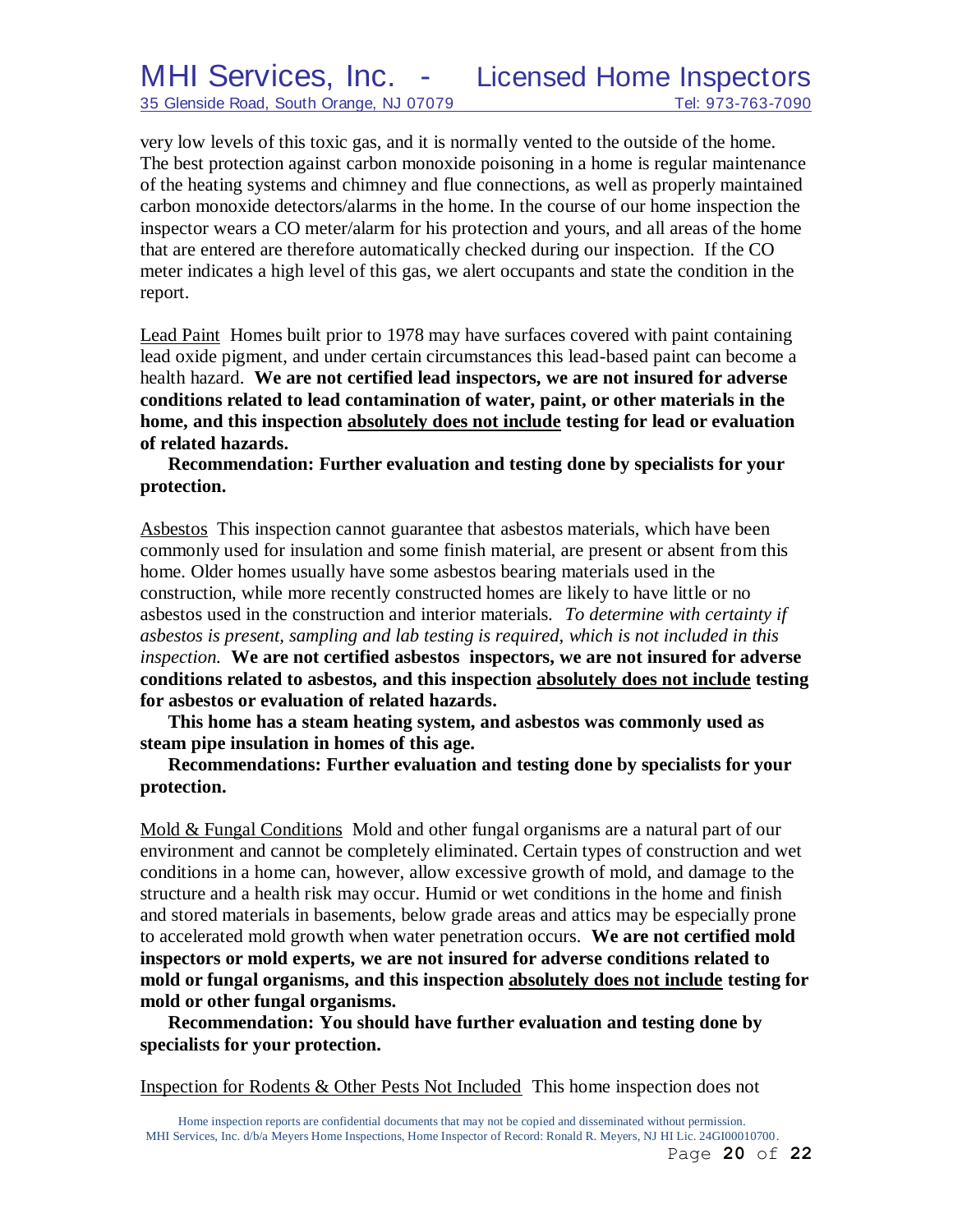include an inspection for rodents and other pests such as mice, rats, squirrels, bats, roaches, bedbugs, or other insect pests.

Ordered Tests A radon screening test is being done. The results of this radon test are pending laboratory analysis and will be sent directly to you by the testing lab. If this home has a radon mitigation system installed, the radon test is done with the system in operation. The radon test is done by a licensed radon technician, but not a radon mitigation specialist, and the radon mitigation system, if present, is not evaluated or tested as part of our home inspection or the radon test.

No other tests requiring lab analysis are being done.

**About this Report** The goal of this home inspection report is to provide you with objective information on the condition of the home as we found it on the date of inspection. The scope of this inspection is described and limited by the Home Inspection Agreement previously sent to you. This Home Inspection is not an *environmental* inspection or *appraisal* of the property. If you have any questions as to which items or systems are included in, or excluded from, or of the general nature or limitations of a Home Inspection, you are encouraged to ask these questions without delay.

This home may have had reconstruction and renovation work done after it was originally constructed. The renovations may, or may not have, been performed in accordance with local municipal requirements. We do not review relevant building plans or permits or approvals as part of a home inspection, and therefore this home inspection should not be taken as an endorsement or certification of renovation or re-construction work that may have been done on this home.

Recommendations we make for repairs, maintenance, service, or further specialist evaluation, must be completed prior to your closing on the property. Only qualified and/or licensed contractors should be hired to do repair work. If you fail to follow our recommendations, or fail to have them completed prior to closing on the property, we cannot be held responsible for the consequences of your lack of action.

All separate reports from other inspections for wood destroying insects, testing laboratories, septic system and/or well experts, mold experts, etc. should be carefully read and considered as well.

May I also remind you that this report presents the condition of the home as we found it on the date of the inspection. From the date of our inspection, to the date you close on this property, systems may fail, and other damage to the home can occur, all of which is out of our control, and for which we cannot take any responsibility. For this reason it is important that you take the opportunity to re-inspect this home the day before you close, and assure yourself that the home is in a condition acceptable to you.

**General Disclaimer** The observations and findings presented in this report are based upon what was visible on the date of inspection. Many unseen problems can exist in a home without visible evidence present. It is recommended that a qualified technician in the various fields be used to do invasive testing whenever a problem is suspected. While every reasonable attempt has been made to disclose deficiencies in the home that is being considered for purchase, due diligence must be assumed by the buyer, as they alone will